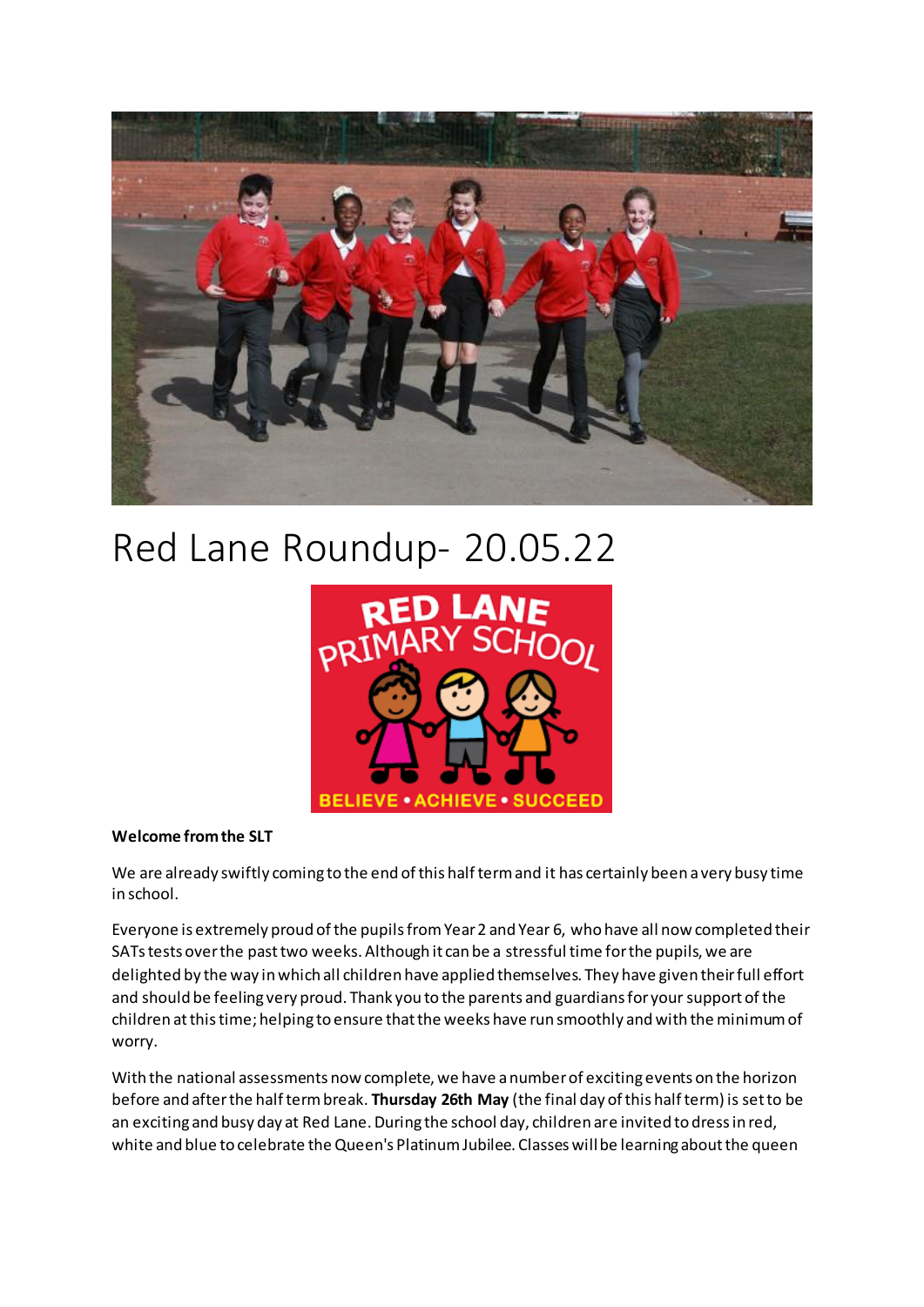and the royal family, with the opportunity to enjoy a special Jubilee lunch. If your child is not on school dinners, but would like to have a school meal on this day, please visit the school office.

**Thursday 26th May** will also be the day of the school's Summer Fair and we are delighted to be able to host parents and families once again at our fair. Children have been bringing donations over the previous two weeks through non-uniform days to contribute to this year's fair. We look forward to seeing you all on the day!

Following the half term break, many of our Year 6 and Year 5 pupils will be heading off on their residential visits. Medical and allergy information letters are being sent home today; to ensure that all the necessary information has been collected, please ensure that these are returned before the half term holiday.

Finally, it has been noted that a number of dogs have been brought on to the school grounds at collection times: at the end of the school day, from after school clubs and from out of school club. We do ask that dogs are not brought on to the school site at any time. This is to ensure the safety of all children and visitors to Red Lane.

With thanks for your continued support,

Mr R Hudson

Assistant Head of School

### In This Issue



In this newsletter you will find:

- **Dates for your diary**
- **Updates from around the classes**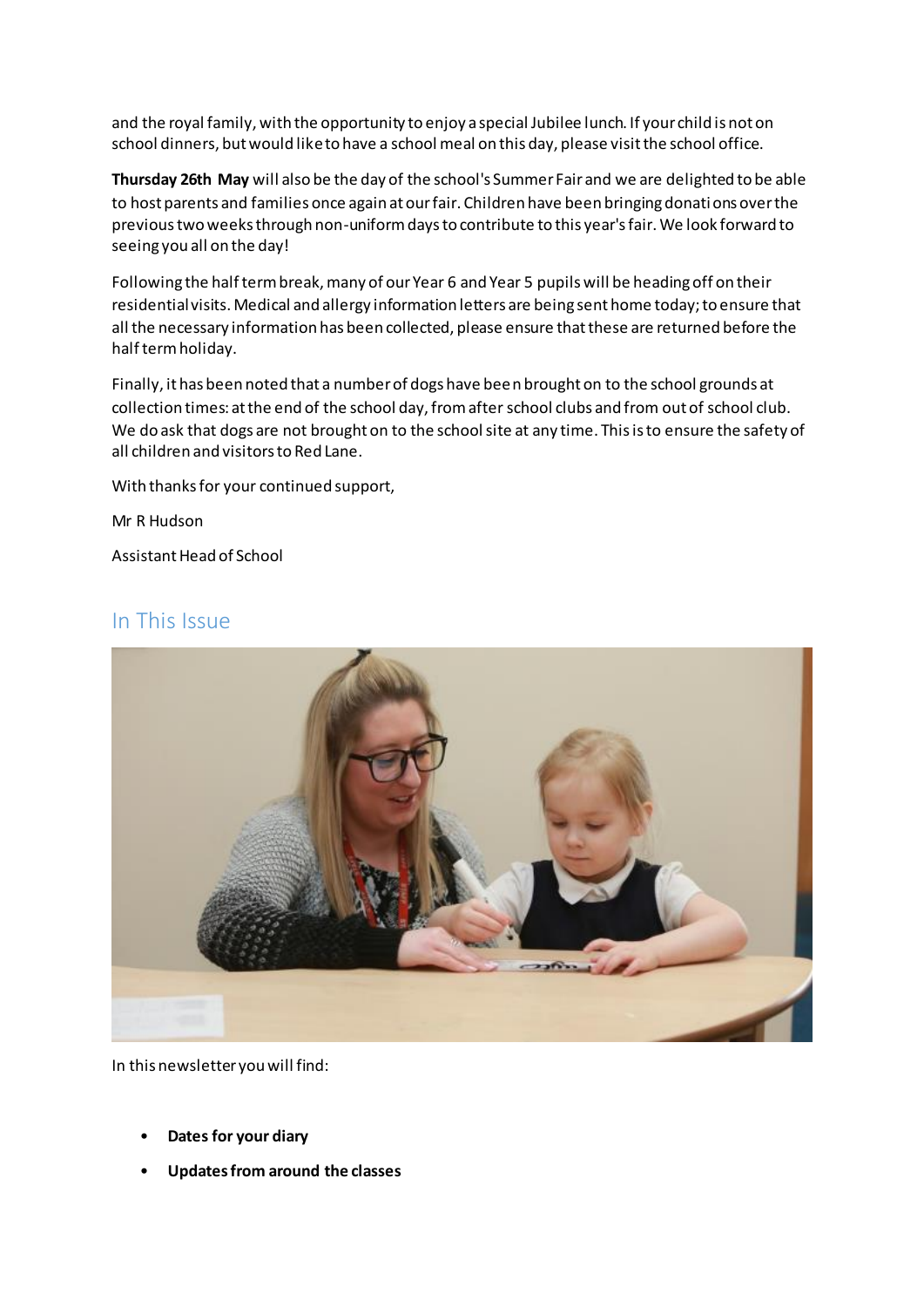- **Jubilee Day Information**
- **Links to 'Parental Workshops on Maths'**

## Dates for your diary



**Thursday 26th May -** 4C Class Assembly (9:00AM) **Thursday 26th May -** School Summer Fair **Thursday 26th May -** End of Half Term **Friday 10th June -** Year 6 PGL Residential Trip Leaves **Monday 13th June -** Year 6 PGL Residential Trip Returns **Thursday 16th June -** Reception M Class Assembly (3:00PM) **Tuesday 14th June -** Nursery (afternoon and morning) **Wednesday 15th June -** Reception (afternoon) **Thursday 16th June -** KS1 (afternoon) **Friday 17th June -** KS2 (morning) **Tuesday 22nd June -** Year 5 London Residential Trip Leaves **Wednesday 23rd June** - Year 5 London Residential Trip Returns **Thursday 30th June -** Reception J Class Assembly (3:00PM)

*BELIEVE \* ACHIEVE \* SUCCEED*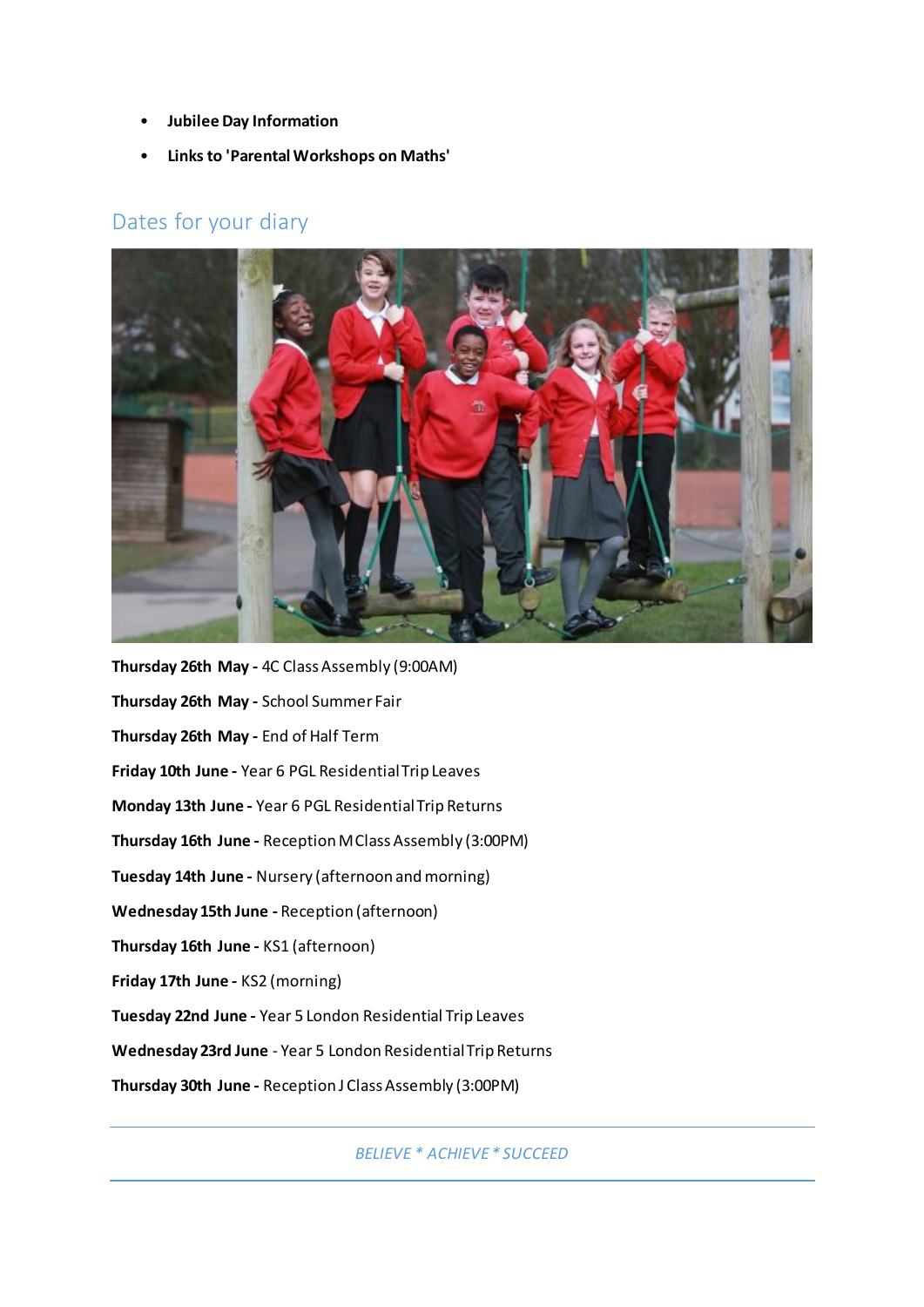# Updates From Around School



#### **Early Years Foundation Stage Unit**

EYFS have been enjoying their second topic of the half term all about Healthy Eating. The children have focused on talking about healthy and unhealthy foods. In Reception, the children have been thinking of and writing silly sentences about food after sharing the story 'Would you like Ketchup on your cornflakes?'

Our next topic is life cycles and Reception are excited because they have caterpillars in their classroom. They are fascinated watching them turn into butterflies. Watch out for more details and photos as we go through the life cycle!

For the final week of this half term, EYFS will be sharing stories and activities about the Queen. A lovely end to a fantastic half term!

Miss Marshall, Mrs Johnson and all of the EYFS team

#### **Year 1**

This week in Maths, we have started our fractions unit of work. The children have really impressed us with their understanding of halves and wholes. In English, we have been reading Handa's Surprise - we have written some 2Ad sentences to describe the animals and the fruits, as well as writing a letter to Handa.

The Year 1 team would like to thank all parents for their efforts with their 1960s themed costumes. Class 1I also put on their wonderful class assembly last week, and 1S did the same yesterday - it has been lovely to welcome parents to these events. Well done to all of Year 1!

Miss Spencer and Miss Illingworth

**Year 2**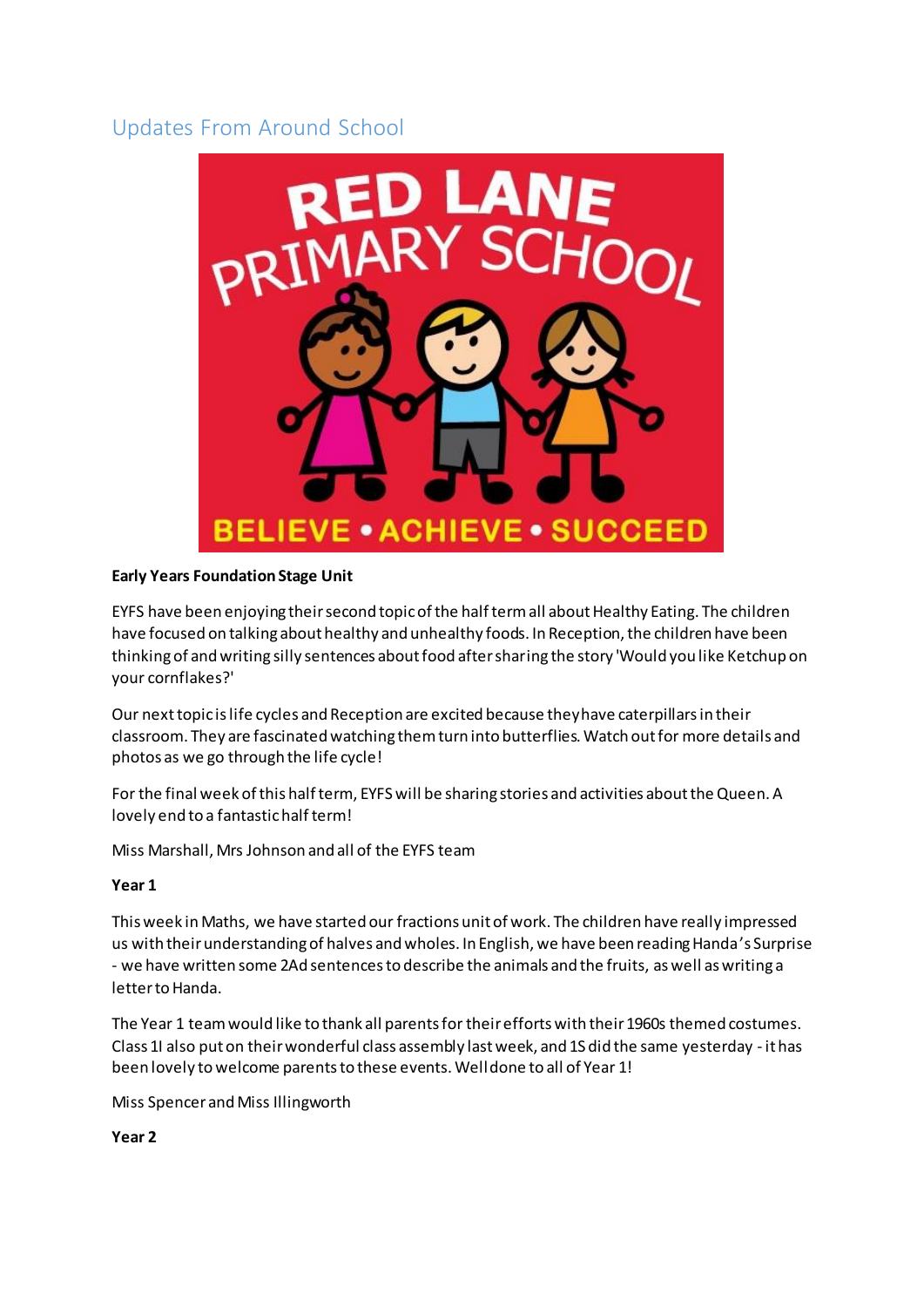Through Year 2's English topic we have enjoyed a lovely book "Mr Bunny's Chocolate Factory." The children wrote some fantastic diaries about a day at the factory and thought about what it would be like to have a boss like Mr Bunny! The children worked hard to design their own Easter Egg and wrote an advert to match. Their eggs 'weren't just M and S eggs they were the children's eggs.'

In maths lessons we having been learning about fractions, which I'm sure all the children will agree hasn't been easy, but we have preserved and done some amazing learning. We are taking every opportunity to keep telling the time and trying to say the it in five minute intervals -this would be a brilliant skill to continue practising during the holiday.

In PSHCE we have been looking at different ways to have a positive mind set and using the phrase "turn your frown, upside down."

The children have worked extremely hard this half term and we are really proud of them all.

Mrs Brown, Mrs Fisher and Mrs Westwell

#### **Year 3**

We have been very busy in Year 3! We have been scientists, investigating the properties of rocks. We really enjoyed looking at different rocks using magnifying glasses and sorting them into different categories. In Geography, we had fun looking at different maps and spent time identifying where different volcanoes and earthquakes happened. We have been comparing living in Bolton to living in Naples, using our Geographical knowledge to support our choices. Some children have made some amazing volcanoes at home. Thank you for your support with these, we love to celebrate home learning in class!

Mrs Barrett and Miss Yapp

#### **Year 4**

In Science, we have been learning about living things and their habitats, which allowed us to take a closer look at our environment and what makes living things thrive.

For Geography, we have brought our studies closer to home, taking a look at Manchester and why it's a cool place to live. This involved delving deep into the history of Manchester and how it progressed from a Roman fort, to a small town and eventually growing into the world's first industrial city.

Our Art topic focused on L.S Lowery, a fantastic artist from Manchester, most famous for his urban landscape paintings, which featured matchstick men. We created our paintings by mixing only primary colours to create secondary colours and different tints. Then, with our colours, we used different brushes and brush strokes to add texture to our artwork.

Next term, we look forward to learning about the ancient Egyptians and taking an active part in the mummification process.

Mr Simmons and Miss Cross

#### **Year 5**

In Year 5, we have been thoroughly enjoying our Science topic, all about Earth and Space and have been both exploring and investigating. In Maths, we have been working on angle s and have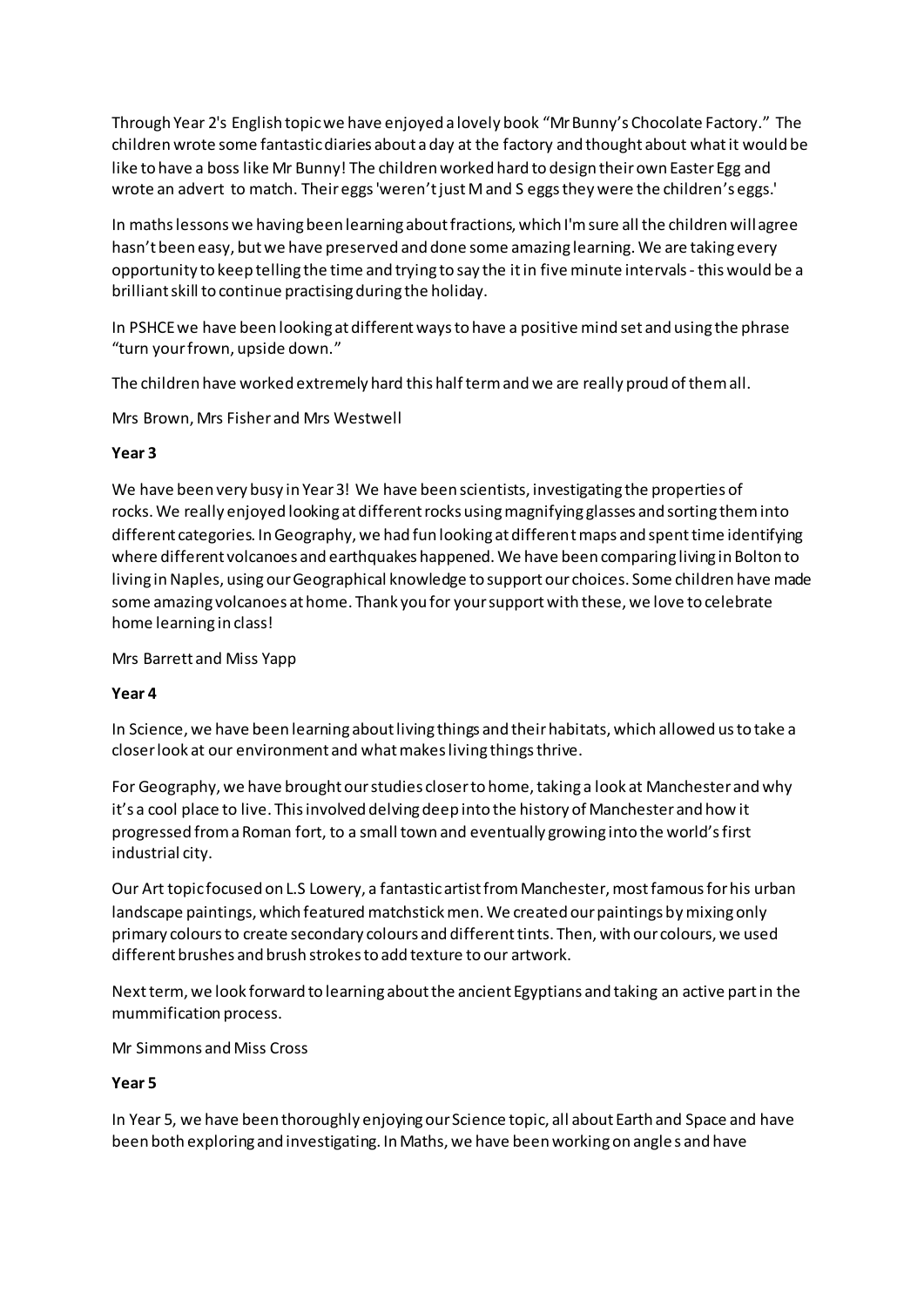introduced the children to the use of protractors, they have been looking at the scales and how to measure an angle accurately.

We are looking forward to our 'journey through the decades day' to celebrate the Queen's Jubilee on Thursday 26th May. Our year group will be fully immersed in the 1960s, especially the staff!

The Year 5 Team.

#### **Year 6**

Having worked hard all year, I know that the children in Year 6 are extremely relieved that the SATs are out of the way. The staff were all proud of the way that the children approached each day: sensible, determined and positive. Whilst the tests are now complete, the results will not be with us for some time and these will be sent home with the end of year reports.

This final term continues to be a very important time for the children. We will be completing some wonderful projects to support the children in preparation for their transition to high school. I know some parents and guardians will have already received information regarding the transition visits to new high schools; for those who have not heard anything or have any questions at this stage, please get in touch with either the high school or a member of the Year 6 team.

As this will be the children's final term at Red Lane, we will be doing lots of fun activities and providing opportunities for all to celebrate their time here. At the end of the first week back after the half term break, those who have signed up, will be setting off on the PGL residential trip. I am sure the children are very excited and this will be a great chance to enjoy some experiences that they may not have had before!

Mr Hudson, Mr Nicholson and Mrs Healey



## Jubilee Day

To celebrate the Queen's Jubilee, we are inviting children to wear red, white and blue on **Thursday 26th May**. Each year group has been allocated a decade to explore through music, films and inventions and children have been sent home a crown template to decorate and enter the Jubilee competition. All entries must be handed in to the class teachers by **Wednesday 25th May**.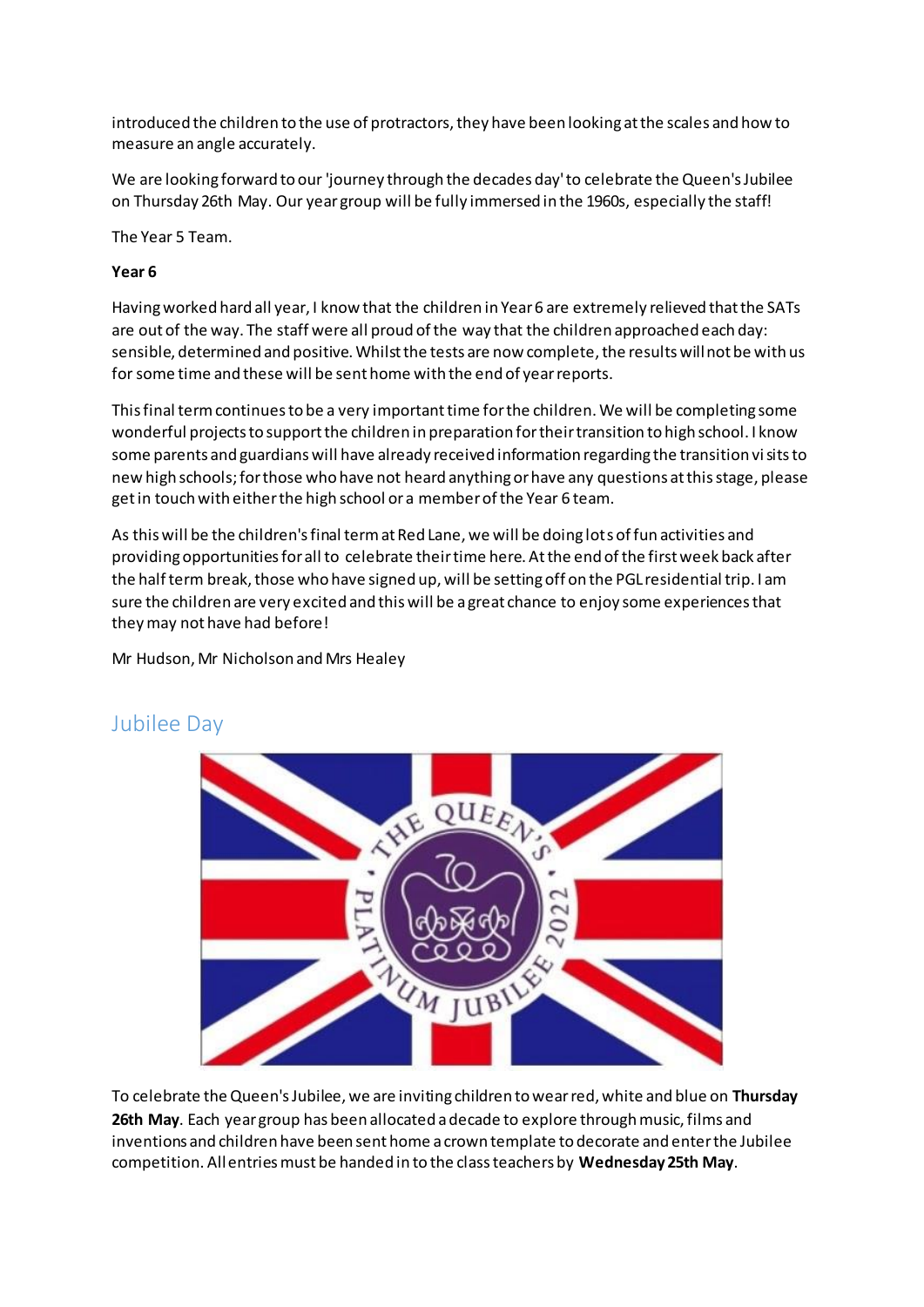We look forward to taking the children on a journey through the decades!

## Useful links

Links to parental workshops : [Maths in Early Years](https://www.youtube.com/watch?v=NYEgEJYZugo) [Maths in KS1](https://www.youtube.com/watch?v=L4QSxR8Loxk) [Maths in KS2 part 1](https://youtu.be/omqA4KsTs4I) [Maths in KS2 part 2](https://youtu.be/gUx5DjSo0fc) [Maths in KS2 part 3](https://youtu.be/pFDMiiDO8l4)

## Contact Us



If you need to get in touch...

Red Lane Primary School Red Lane Bolton

BL2 5HP

01204333580